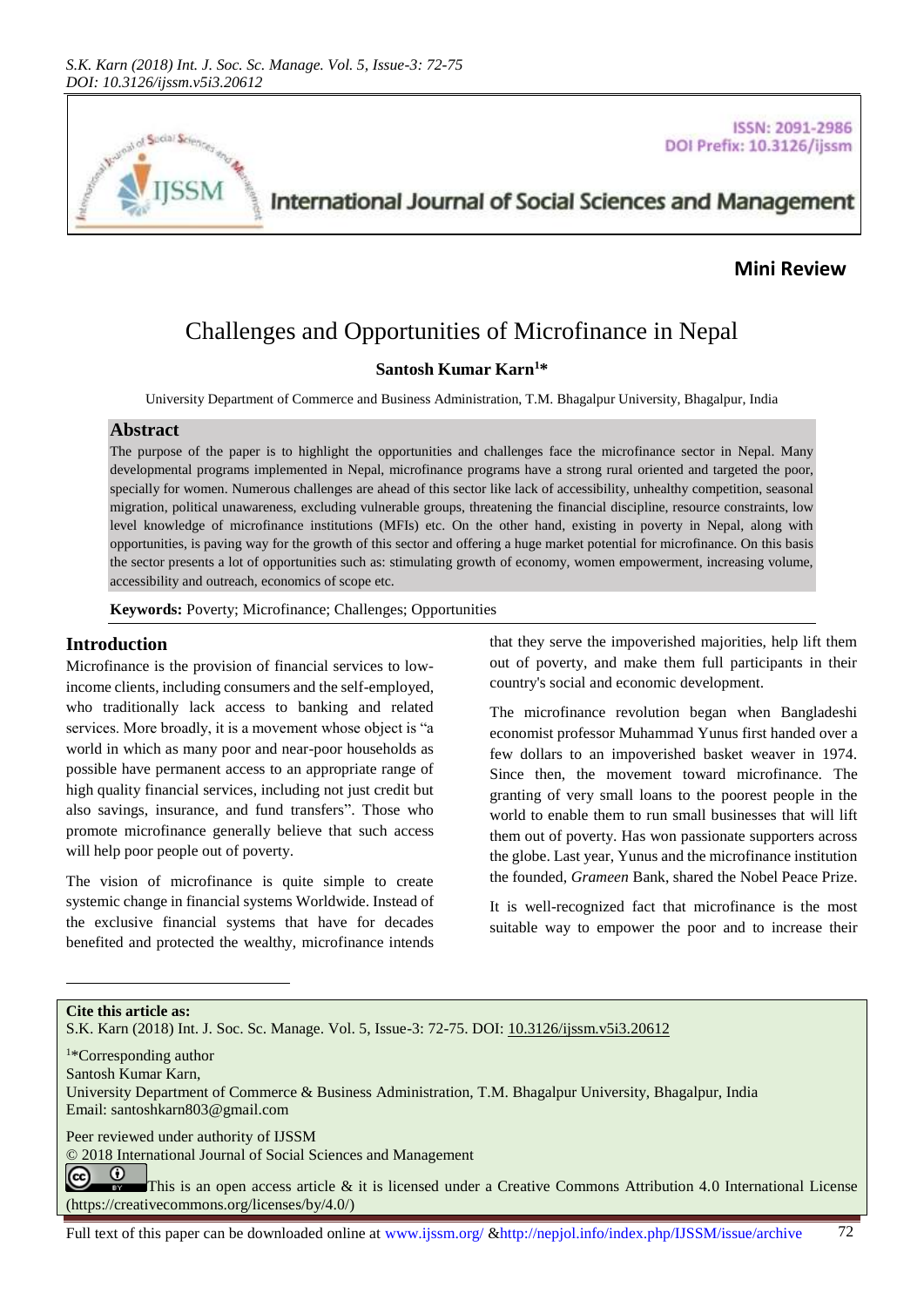income generating capacity. In Nepal microfinance as a tool to eliminate poverty is well accepted.

The basic idea of micro-finance services is to provide the financial assistance to the poor at the time he or she needs it at the doorstep and at a very convenient condition. Recently microfinance has special attention not only in the academic debates but also in the area of policymaking (Smailbone and Wyer, 2000).

Microfinance is a simple but effective credit tool that enables the most poor to pull themselves out of poverty. It involves advancing small loans to the working poor. These loans are usually less than \$200 and made by local organizations called microfinance institutions (MFIs). Microfinance helps the working poor to establish or expand small businesses that generate additional income for the family use. This extra income allows a poor family to buy food, access healthcare, educate their children, put aside savings and lay the foundation for a better future. Microfinance is one of the best alternatives to generate selfemployment. It provides services to the communities who have no collateral to offer against the loans they take but have indigenous skills and strong desire to undertake economic activities for self- employment and income generation (Shrestha, 2009).

Microfinance institutes are giving loan facilities to women for establishing their own source of income. 62% women used that loan for starting their own business and remaining 38% use that for different purposes. Women feel hesitation to start their new business because Micro Finance Institutes are not providing required training to these women and this is major reason for this (Mahmood, 2011).

Living standard is very important issue in all developing countries. In many developing countries like Bangladesh, Pakistan, India and Nepal microfinance is now using as a tool to increase the living standard of poor community. There is positive impact of micro financing on income level and better services of microfinance institutes increase satisfaction level of customer (Akram and Hussain, 2011).

Microfinance sector required innovative ideas beyond traditional financial system. Social intermediation increase human capability and group base lending schemes reduce processing cost and decrease financial risk in relation to providing credit to poor. Micro financing is the tool to decrease financial cost and expenses in an efficient way (Dusuki, 2008).

Different factors have significant effect on low loan recovery rate. These factors include borrower's wrong attitude repayment, microfinance institute staff's weak skill, corrupt tendency and poor infrastructural provision by the government. These factors has a direct impact on NPLSs (nonpayment loans) and on micro credit services (Anayo, 2011).

Unproductive use of human resources, financial and other resource are root cause of poverty. Poverty has multi dimensions and persists due to this reason. Major hurdles in improving living standard are lack of financing. So poor don't take any part in the economic development activities due to the lack of credit for improving their standard of livings. Microfinance services by Microfinance institutes such as savings and micro loans have direct impact on GDP (Gross Domestic product). An organized support to the microfinance is necessary to start soothing trend for poverty alleviation and economic growth (Awojobi and Bein, 2011).

INAFI SAP-Nepal (2004) Microfinance enabled the poor to enhance their access to financing for income growth and welfare improvement through micro-enterprise development and increased ability to address vulnerability and economic empowerment; Microcredit was used for production (66%) and the remaining for consumption. Microfinance contributed to reduce poverty in client households. Respondents increased their incomes by 56 percent after participation in the microfinance programs. Beneficiaries have increased slightly more financial, physical and human capital than non-clients; Microcredit has served to lessen their dependency on moneylenders, reducing the average interest rate burden especially for the poor; Microcredit has promoted micro-enterprise activities, which in turn have increased wage and self-employment opportunities for the beneficiaries and the community people. There is great need to expand the MFIs in high hills and mountains, where the majority of poor lives.

## *Objectives*

The main objective of the study is microfinance position and the analyze the opportunity and challenge faced by microfinance sector in Nepal

#### *Microfinance in Nepal*

The microfinance sector was served by cooperatives (1950- 1960s) and normal banks (1970-1980s) until 1980, when a number of pilot projects and initiatives were implemented to introduce the financial and banking services to help poor and women. However, few groups of poor people were benefited, but at the end these service were found ineffective. It was recognized as an official poverty alleviation tool only in the country's Sixth Plan (1980/81- 1984/85).

During the 1990s and early 2000s, the sector has, however, gained momentum after the restoration of democracy in 1991. the government moved further to strengthen the Microfinance Institutions to provide financial service to poor and women, with the formation of five Regional Development Banks (RDBs) in each Development region based of *Grameen* model with the sole objective to provide micro-credit services to the poor and women. Eventually these Regional Development Banks transformed to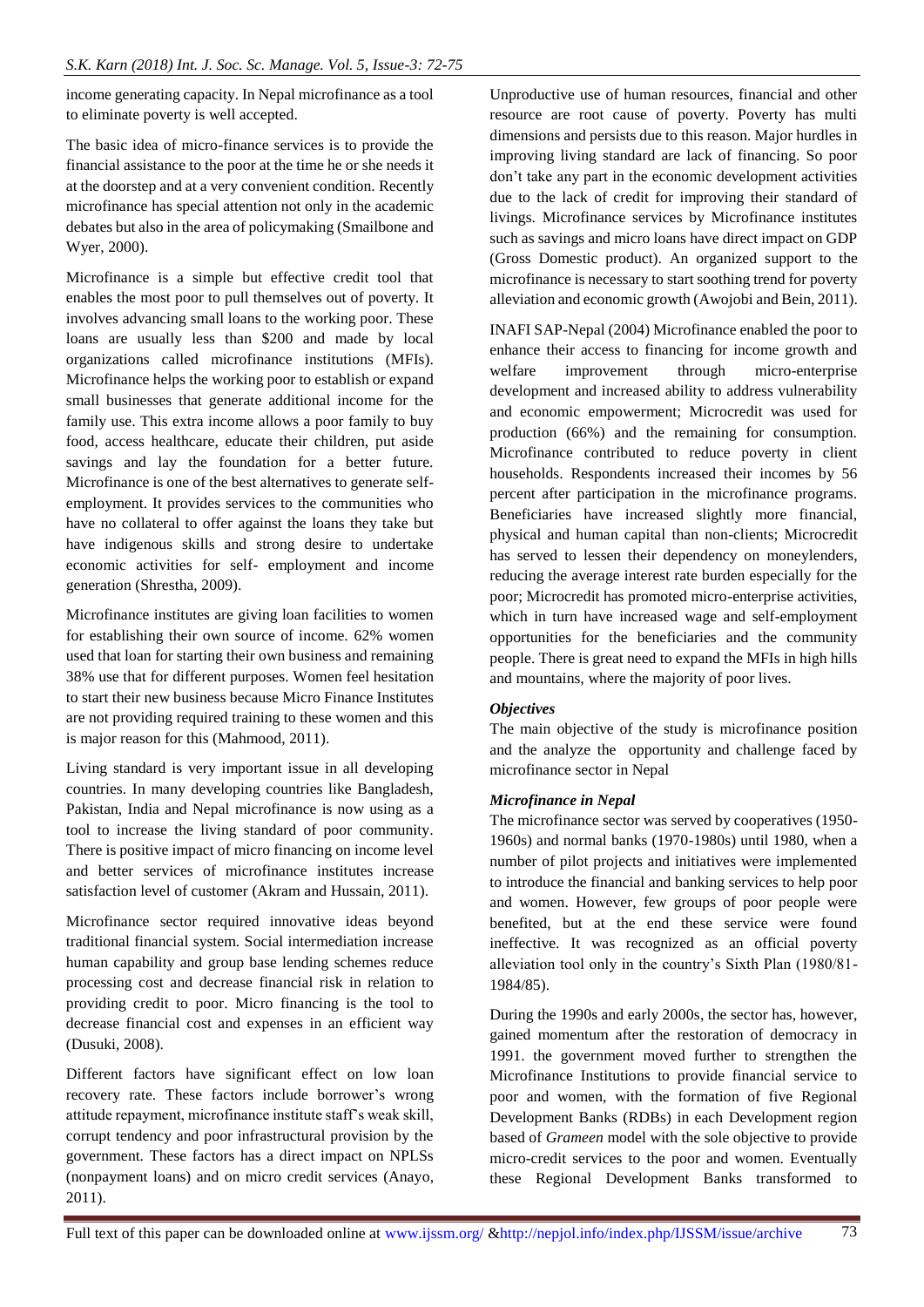Microfinance Development Banks (MFDBs) after privatization and licensed as class 'D' financial Institutions.

During early 2000s, a number of private microfinance and NGOs came into existence with microfinance programs. Under *Grameen* Model, NGOs such as Nirdhan Utthan Bank, Center for Self-help Development (CDF) successfully implemented microfinance program and later transformed to Microfinance Development Banks. Similarly other Microfinance Development Banks, Chhimek Bikas Bank Ltd. (CBB), Deprosc Bikas Bank (DBB) and Nerude Microfinance Development Bank Ltd. (NMDB), were also formed. NGOs which were involved in community based financial activities were also legalized and licensed by Nepal Rastra Bank (NRB) to formalize micro financing services, as a result Financial Intermediary NGOs (FINGOs) were formed. Now, Nepal has a wide variety of active microfinance institutions that provide financial services to the poor.

#### *Challenges*

Microfinance is now globally recognized as an effective tool for reducing poverty. It has shown positive results in many countries; however, microfinance services have not yet deepened down to reach the neediest poor. There are still huge masses of people deprived of financial service in Nepal as in a number of other developing countries. At the same time, there are a number of challenges facing the microfinance Industry in Nepal. They are discussed below:

#### *Lack of accessibility*

Rural and remote areas, where most of the poor population reside, have limited physical infrastructure and economic opportunities for the people. Microfinance operations cannot flourish in such areas. The government should get involved to actively develop the basic infrastructure required for improving agriculture and local economy.

#### *Unhealthy competition*

Lack of supporting environment and less of coordination between government agencies and micro finance banks/institutions, number of instances where duplications in the working area. In limited areas where more institutions work with the same clients.

#### *Seasonal migration*

A large number of people from rural and remote areas migrate to towns and urban areas for seasonal employment. They need access to microcredit, but MFIs are hesitant to extend services to them due to their temporary nature of stay in the program areas.

#### *Political unawareness*

Most political parties and leaders are unaware of the basics of microfinance and the need of institutional sustainability of MFIs, seeing microfinance programs as charity. Occasionally, they have argued for lower interest rates and loan waivers.

#### *Excluding vulnerable groups*

The ultra-poor, the marginalized castes (dalits and janjatis) and the destitute are still excluded by the existing microfinance programs even in the Tarai regions where microfinance programs are concentrated. MFIs need to focus on their services to these vulnerable groups urgently.

## *Threatening the financial discipline*

Highly subsidized microcredit programs are still being operated in most parts of the country, which have been threatening the financial discipline and basic norms of microfinance systems.

#### *Resource Constraints*

According to the direction of NRB, Commercial banks, development banks and finance companies has to provide deprived sector loan 3 percent, 2 percent and 1.5 percent of their transaction to MFIs but credit on micro hydro, hospital, youth for employment and small housing is countable in microfinance which is almost half of the resource altered for MFIs. MF Banks are expanding areas in villages and unreached districts but resources are going to be limited. NRB and Government should deeply initiate to the fact that 3 percent deprived sector loan must be available to MFIs.

## *Low Level of Knowledge*

The working and efficiency of banking sector as well as MFIs largely depends upon the quality of human resources, operating system procedure and practice and the level of knowledge of the person who are responsible to run that system. Unfortunately, existing human resource has a very low knowledge level which is quite insufficient to run this mechanism smoothly. It is another big challenge for the MFIs in Nepal.

#### *Opportunities*

## *Poverty Alleviation*

Poverty is one of the major problems of the world at this juncture. Of course, Nepal is not an exception to it. It is proven that poverty can be reduced from microfinance. It is also admitted that role of microfinance is not just restricted to poverty alleviation but it also diversifies income-carrying sources, builds assets and improves the status of women. It has a positive impact on income and assets levels (Greetha, 2006).

#### *Conducive legal environment*

The Government of Nepal has issued 'National Microfinance Policy, 2007' which aims to facilitate the creation of a conducive legal environment and the necessary financial infrastructure for further development of the microfinance industry in the country.

#### *Developed professional management*

A number of quality retail microfinance institutions with sufficient institutional capacity and professional management have developed in the last few years due to the